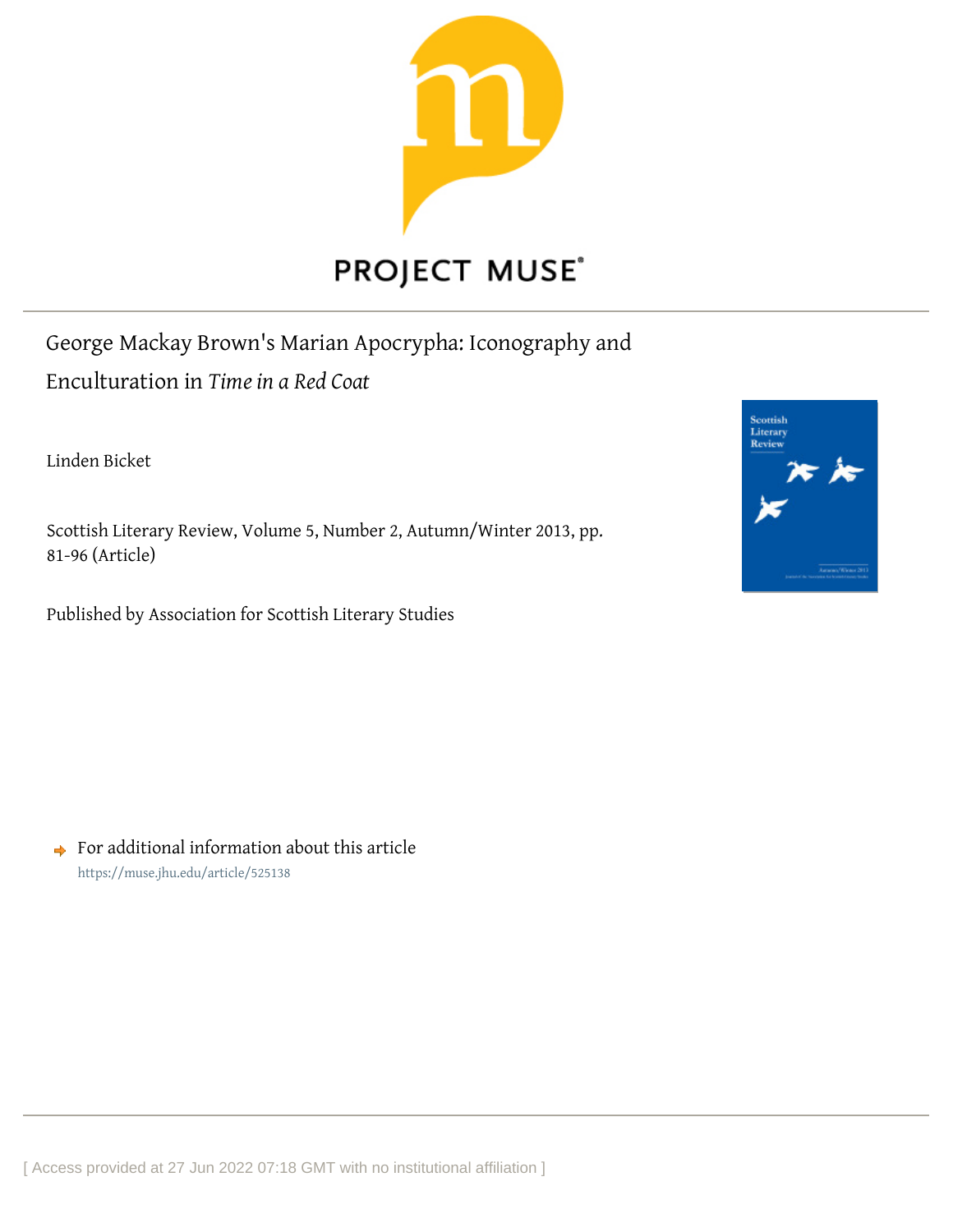### LINDEN BICKET

## George Mackay Brown's Marian Apocrypha: Iconography and Enculturation in Time in a Red Coat

#### Abstract

This essay seeks to establish the influence of Mariology and Marian iconography on the works of George Mackay Brown, with particular reference to his late novel Time in a Red Coat. It discusses Marian devotion in Brown's Orcadian context, and notes in particular chapel dedications, place names and folk song, before examining the enculturation of Mary and her place in global culture and Catholic history. Some of Brown's other unpublished, or 'apocryphal' writings on Mary are also discussed, as these pave the way for his longer prose meditation on Mariology in the novel. The essay brings these observations to bear on *Time and a Red Coat* – the high point of Brown's Marion oeuvre, which has not yet been read by critics in terms of Brown's Catholic imagination. The essay ends by examining the intertextual links between the Book of Revelation and Time in a Red Coat.

Mrs McKee peered into the gloom, and her heart nearly missed a beat, for it was a Roman Catholic church. There were two plaster statues, one against each side wall, and at the feet of the larger one  $-$  probably the Virgin Mary  $-$  three candles were lighted. A little red flame shone like a ruby at the side of the altar. Along three of the walls ran a sequence of paintings showing the Lord on his way to Calvary. It was all very lurid, Mrs McKee thought, a bit distasteful, like a sideshow at a fair.<sup>1</sup>

To date, there has been no real engagement with Mariology in the writings of George Mackay Brown (1921-96). The 'plaster statues' that Mrs McKee looks at in Brown's first novel, *Greenvoe* (1972) are indicative of an ancient legacy of devotion to the Virgin Mary in Scotland (and particularly in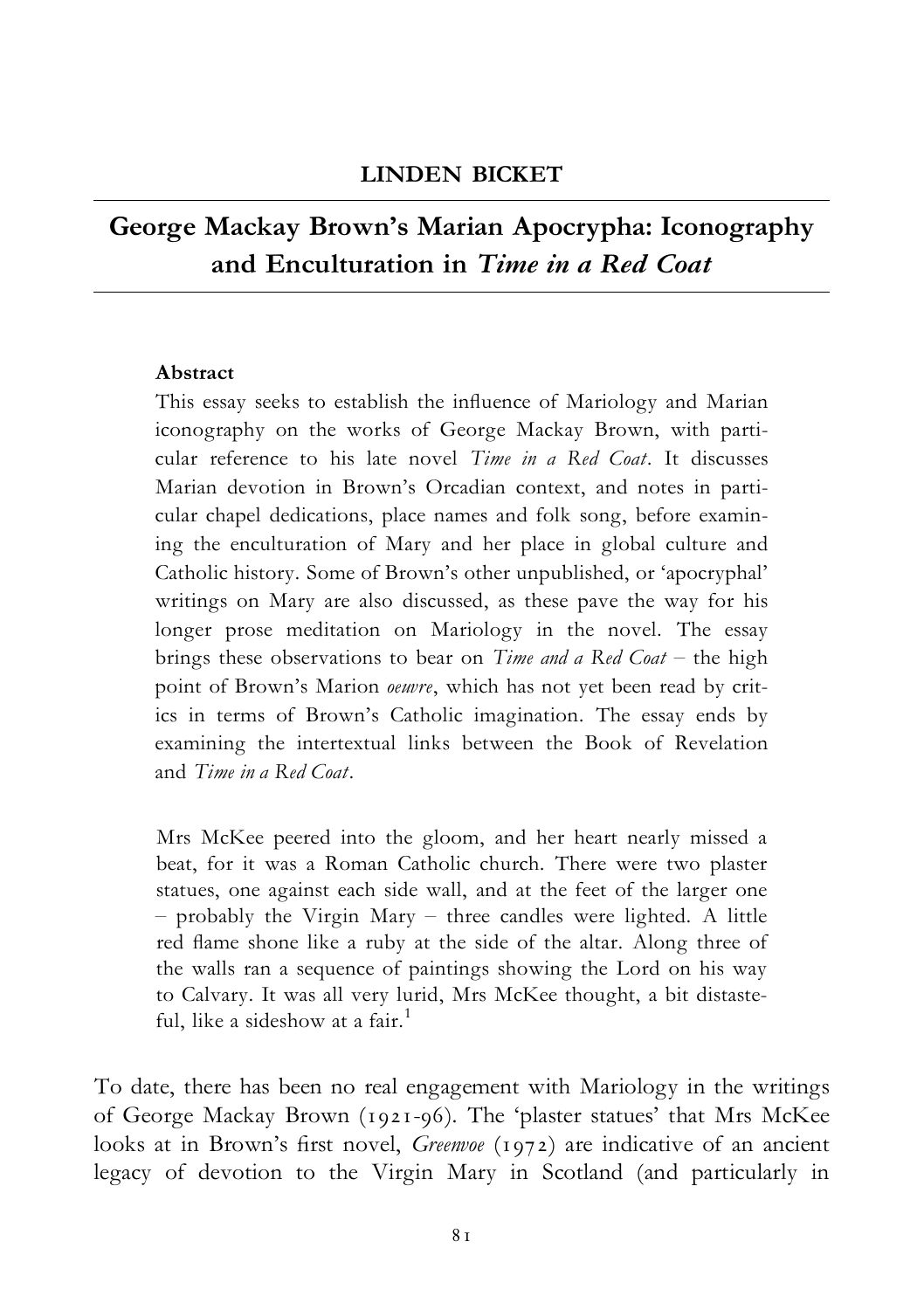Brown's Orcadian context), that is either mentioned in passing by Brown's reviewers, or considered unworthy of real critical engagement. This is not because Brown rarely writes of Mary. She is mentioned often in his corpus, if sometimes £eetingly, but this mirrors her own part in the Gospels, where she also plays an almost marginal role.<sup>2</sup> Until now, Brown's novel *Time in a Red Coat* (1984) has been read, as Timothy C. Baker notes, 'most frequently [. . .] as allegory or fairy tale: it appears to be a collection of universal truths about the nature of human life presented through diverse myths and stories.<sup>3</sup> The novel has been discussed most extensively by Baker and Berthold Schoene in their critical studies on Brown, and while both agree that it is a complex departure for Brown in its use of European and Asian settings, neither are especially eager to trace the text's engagement with Catholicism, and more particularly with Mariology. Despite Roderick Dunnett's observation that the novel's heroine 'is herself a kind of Marian figure', critics have failed to negotiate a place for a Marian reading of the text at all.4 However, Brown's novel is ¢lled with hints, signs and symbols that suggest the influence of Mary's place in global culture, as well as from the Book of Revelation and from another aspect of the Virgin's cult: the rosary. Moreover, there is a wealth of manuscript work by Brown that includes Mary as a central figure, but which remains unpublished and 'non-canonical' in terms of his opus. This neatly mirrors the apocryphal materials on the Virgin, from which a large number of her devotional titles and much of her iconography derive. This work feeds into Time in a Red  $\hat{C}$ *oat* – arguably the high point of Brown's Marian oeuvre – and with the recent creation of the new George Mackay Brown archival collection for Orkney Library and Archive, the scope of this oeuvre has been extended still further.<sup>5</sup>

Mark A. Hall writes that prior to the Reformation, 'Marian devotion seems to have been as popular [in Scotland] as throughout Europe. Its local uniqueness comes in its particular physical and religious setting and encompassed both genders and probably all social classes.'6 This is an important entry point into discussion of Brown's iconographical depictions of the Virgin in his Orcadian literary landscape.<sup>7</sup> 'Local uniqueness' is a key term for Brown's writing with an Orkney setting, but it is especially important when looking at the veneration of the very distinctively Orcadian Virgin Mary that his early work proposes. Jocelyn Rendall's research into the ecclesiastical history of Orkney has shown that 'by the time of the twelfth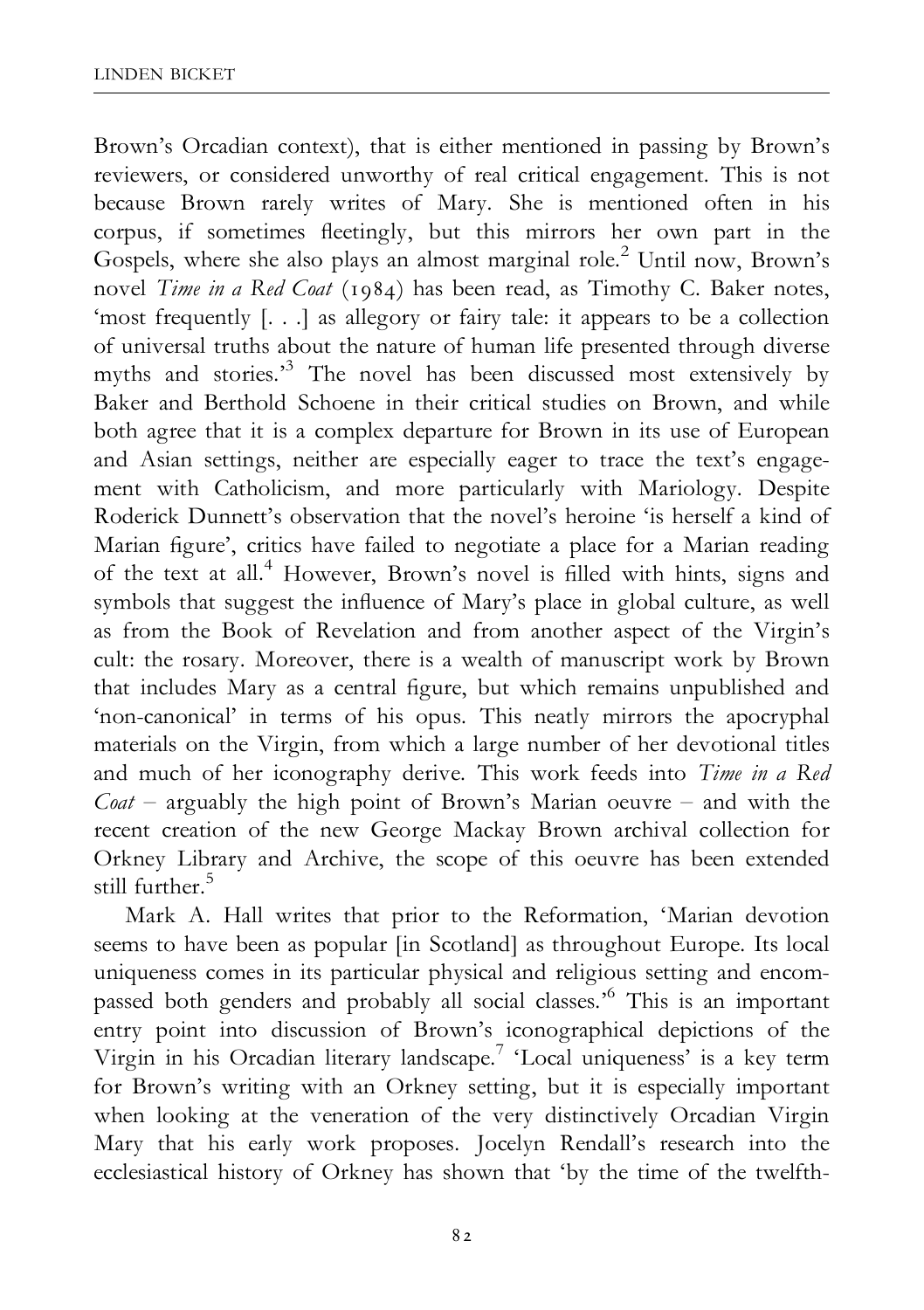century building boom, by far the most popular dedication was to the Virgin Mary. There are thirty-three parish kirks and chapels dedicated in her name in Orkney.<sup>8</sup> Indeed, Ernest Marwick's Anthology of Orkney Verse  $(1949)$  – one of the collections in which Brown's poetry first appeared – reproduces early Orcadian folk poetry, including 'New Year Song', a folk song of fifty stanzas that displays Marian roots, in which references to Mary become the constant refrain in the second and fourth lines:

Guid be tae this buirdly bigging! We're a' St. Mary's men, Fae the steethe stane tae the rigging, 'Fore wur Lady.<sup>9</sup>

While Marwick notes that the song 'is not, in any strict sense, an indigenous work', he makes a point of stressing that 'the first singers of this quaint old rhyme were doubtless good Catholics', and it is this element of the song, coupled with its Orkney connections, that the Catholic convert Brown latched onto very firmly in  $An$  Orkney Tapestry, published twenty years later.10 In this text, Brown reproduces several verses of 'New Year Song' in the chapter 'The Midwinter Music', to illustrate how pagan customs and Christian traditions have developed and intermingled in Orkney. He claims that 'Secular and holy link hands in the dance' and '[t]he Virgin Mary, Our Lady, Queen of heaven, is also invited to be present' through the song's refrain.<sup>11</sup> Brown's narrative becomes assimilated into a kind of communal folk-voice, which says that

In the eye of Our Lady of Heaven, who presides over the song, the good man and the good-wife are as worthy as King Henry and Rosamund  $[...]$  it is hard to tell what Lady is being praised  $-$  Rosamund or Mary crowned with stars - so mixed are secular and divine in the song.<sup>12</sup>

Here we see Mary as the 'Maria Regina' of the fifth and sixth centuries, whom Maurice Vloberg points out, 'evolved at the very centre of the faith and was especially favoured by popes', due to her expression of 'their faith and authority'.13 Mary is a glittering, crowned queen in this description; the idea of her as a regal being is a fundamental feature of her cult in the early and high Middle Ages.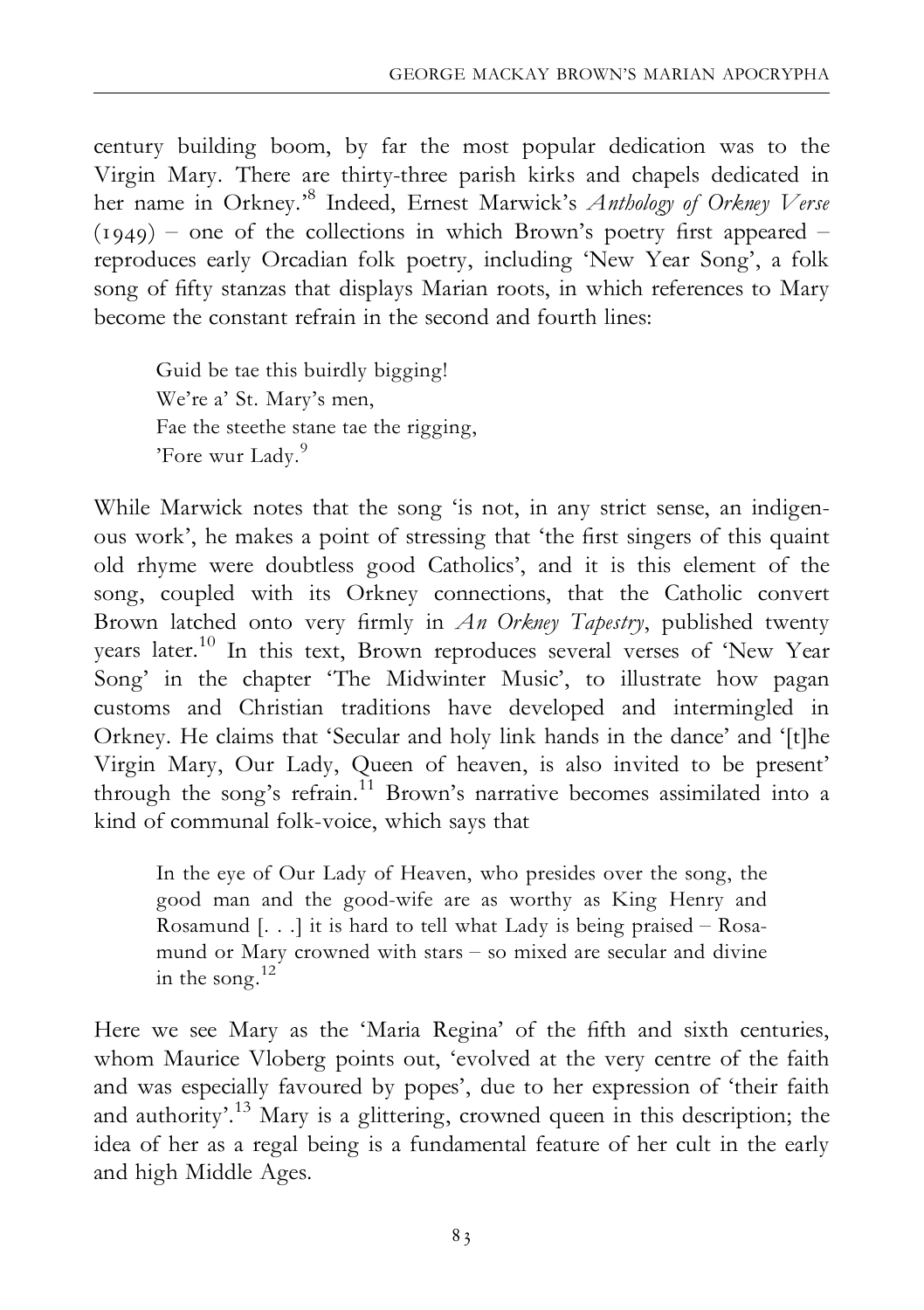However, earlier in An Orkney Tapestry, we see a very different type of Mary. In the 'Rackwick' section of the text, Brown depicts early Norseinflected iconography of the Virgin in the valley of Rackwick on Hoy:

Frik, who was the best stoneworker of the valley, found a long blue stone in the ebb. He squared one end of the stone so that it stood upright. He carved with chisel and hammer dove eyes in the stone. He carried Our Lady of Rackwick into the chapel. That night the statue of Our Lady stood in a corner of the chapel, her feet dappled with seven candle flames. Next morning she was placed in the open air, on the hill, between fields and sea; it seemed her dove eyes kept watch over the labours of fishermen and ploughmen, Our Lady of Furrows.<sup>14</sup>

Mary is explicitly connected with the Orcadian agricultural realm in this passage. She is assumed into a fishing and ploughing community and becomes the guardian of the very ordinary workaday world of 'furrows'. Brown's images of Mary in these descriptions are hewn from stone, making iconography in the Orcadian context something intimately connected with organic, natural materials. Mary is not just part of the landscape here; she is the landscape itself. No longer the Queen of Heaven, glittering with gold and jewels, her stone image still ful¢ls the role of the icon, which according to George Weigel, 'is intended to be another border place between the divine and the human, a window into the mystery that it pictorially conveys'; so Brown's islanders are closely in tune with the mother of God within their locally unique landscape.<sup>15</sup> Brown then heaps up the Virgin's imagery in the form of short verses of poetry that punctuate the narrative. These take on the quality of a litany, listing the agricultural titles of the Virgin's cults, or her personifications, before asking for her intercession:

Our Lady of Cornstalks Our Lady of the Flail Our Lady of Winnowing Our Lady of Quernstones Our Lady of the Oven Blue Tabernacle Our Lady of the Five Loaves Take the ploughmen home from the ale-house sober.<sup>16</sup>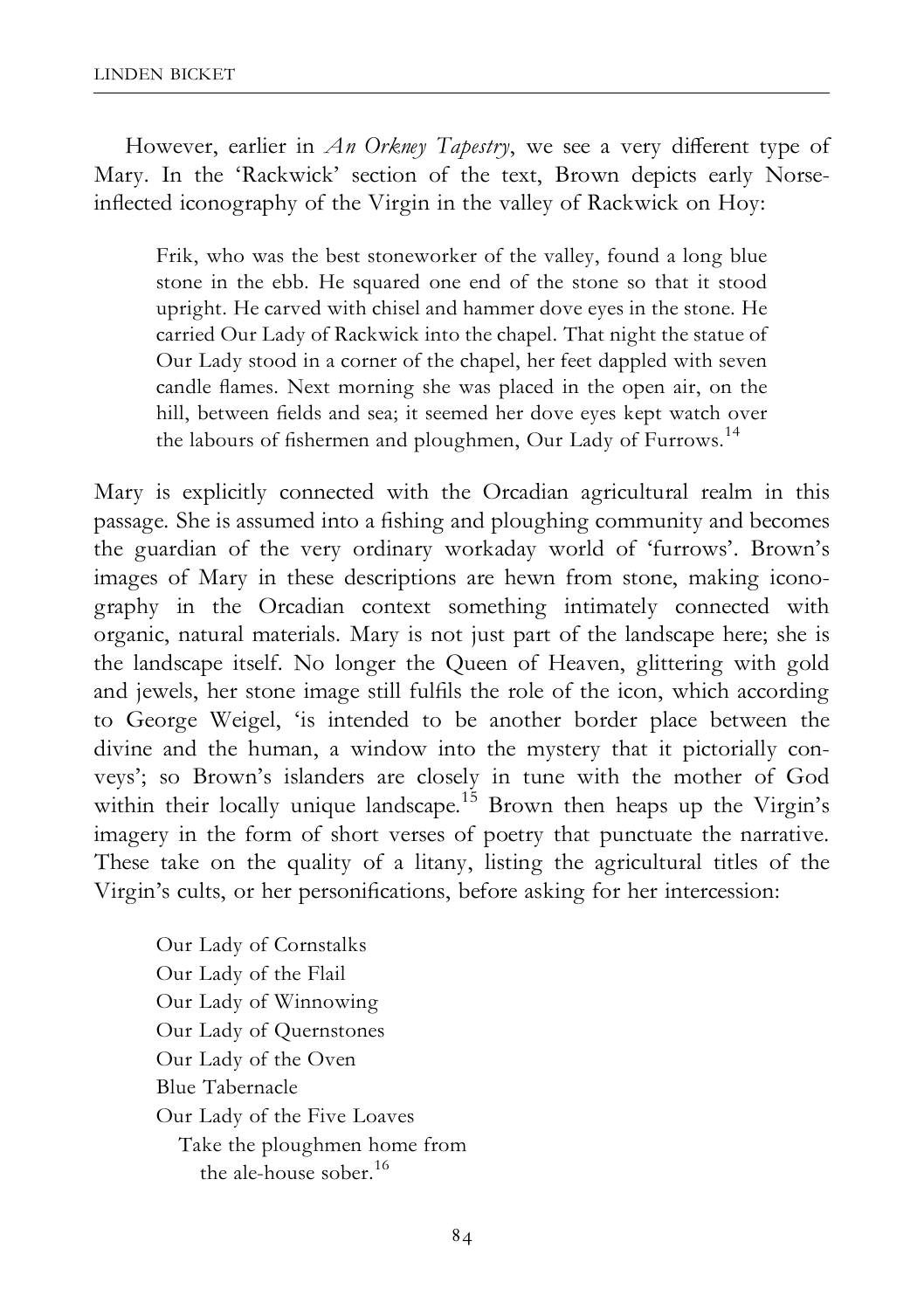An Orkney Tapestry contains three of these verses, which were later reproduced and augmented under the title 'The Statue in the Hills' in Brown's fifth poetry collection, Fishermen with Ploughs (1971), along with four other verses which connect the Virgin with mourners, washer women, tinkers and married couples, as well as crofters and fishermen. In this way, Brown's depictions of Mary mean that she enters 'into dialogue with the time, space, culture, problems and actual people who relate to her' in the text, rather being a coldly abstract Goddess-figure.<sup>17</sup> Instead of the dazzling Queen of Heaven, Mary is patroness of all the estates of Orkney, and guardian of their labours, endeavours and relationships. Brown's imaginatively recreated pre-Reformation landscape, in which all the inhabitants of the valley of Rackwick are united by devotion to the Virgin, ties in with Mark A. Hall's observation that Marian veneration encompassed both genders and all social classes in Scotland during this period. This unity played on Brown's imagination so much that he created several of these short litanies to  $Mary - many$ of which did not make the ¢nal draft of 'The Statue in the Hills' and survive as manuscript drafts in the National Library of Scotland.<sup>18</sup>

There are in fact several other manuscripts which display Brown's early attempts to infuse his work with Marian iconography and subject matter. The National Library of Scotland also contains several unpublished poems by Brown where he depicts the Annunciation in the manner of Edwin Muir, as well as a play, Our Lady of the Fishing Boats (1964), in which 'Hamnavoe' (Brown's fictional Stromness) becomes a kind of futuristic, bureaucratic Bethlehem.19 In much of this work, Mary is presented as a scared girl, but one whose complete assent to God's will means that she is a channel of grace and an antidote to the supposedly improving qualities of the myth of progress that in the twentieth century brings so much mechanised death. Orkney Library and Archive also holds the manuscript for 'Magnificat' (1994), a short story in which Mary is neither a historical ¢gure of veneration, implored by ¢shermen and monks for aid, nor the young mother who sweeps the floor and cradles her bairn. In this short story she is a poignant symbol of grief:

'She is a woman of sorrows,' they said. 'No-one has had to endure as much as that woman. Every now and again the sword enters her soul. She was there when they took her son down from the death tree. She held him in her arms, with his death wounds on him. The wonder is, she is still alive.'20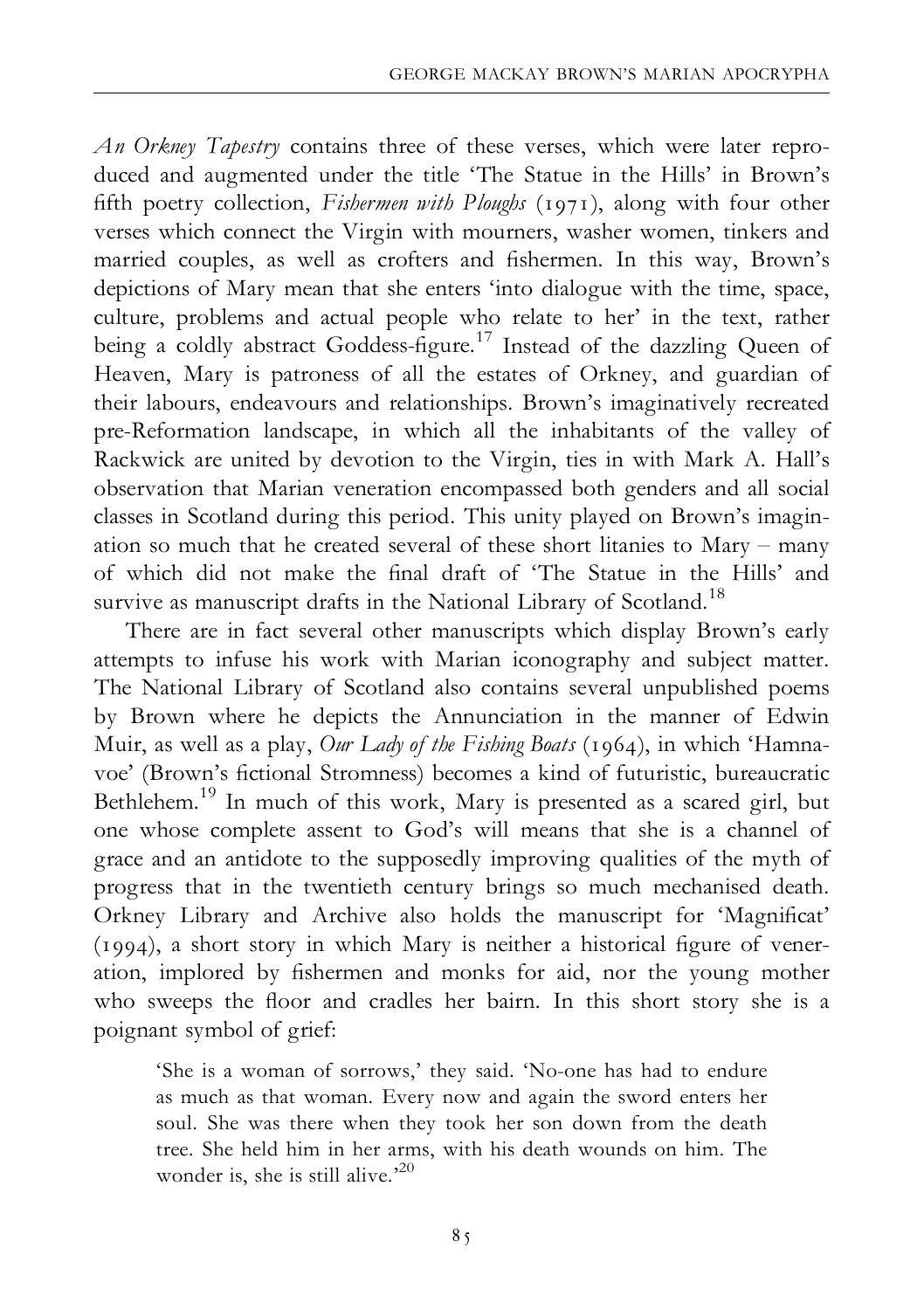Brown, then, taps into another version of Mary in this short story. She is no longer 'a partner in prayer', the Virgin of early medieval Europe, but is instead 'the figure of the suffering mother  $-$  mater dolorosa', whose cult flourished in the late eleventh century.<sup>21</sup> In the description above we see the image of the Pietà, and Bernard of Clairvaux's description of Mary seems appropriate: 'She was more tortured than if she was suffering torture in herself, since she loved infinitely more than herself the source of her grief.<sup>22</sup> In 'Magnificat' Mary's pain is a key focus, so that Christ's death is not presented as the triumphant conquering of sin, but the very real and heartbreaking loss of a child.

However, in Brown's third novel, Time in a Red Coat (1984), instead of a woman explicitly put forward as the mother of Christ, we have a strange, often-silent girl: a Chinese princess born under the sign of water who follows the 'dragon of war', offering healing and consolation to the characters who populate the text. This is a notable role already associated with the Virgin, as Marina Warner suggests:

The Virgin, like Athene, presides over peace and over war. She exists on earth and through the places and things she has consecrated by her touch, and gives those things the right to victory. [...] In the ninth century the defenders of Chartres against the Norsemen had flown the Virgin's tunic from the staff of their bishop, and in local legend the wonder-working relic single-handedly turned back and defeated the invaders.<sup>23</sup>

The Virgin's tunic in this text is the 'red coat' of the title, beginning as a dress that has the young princess 'swathed in white silk' and cloistered under the watchful eye of Mistress Poppyseed, her guardian, before the blood and turmoil of war throughout history stain it a deeper red.<sup>24</sup> The white tunic takes on the role of wonder-working relic and as well as giving the novel its title, shows the progress of centuries in its increased shabbiness and its symbolic change in colour, from innocence to experience.

The Chinese princess marks a significant shift in Brown's approach to Marian subject matter. Catherine O'Brien identifies Mary as 'an iconic figure without a complete biographical history', meaning that 'she has been pressed into a variety of cultural schema'.<sup>25</sup> While she has been seen variously as a Roman virgin queen, a sorrowing *mater dolorosa*, and a tender peasant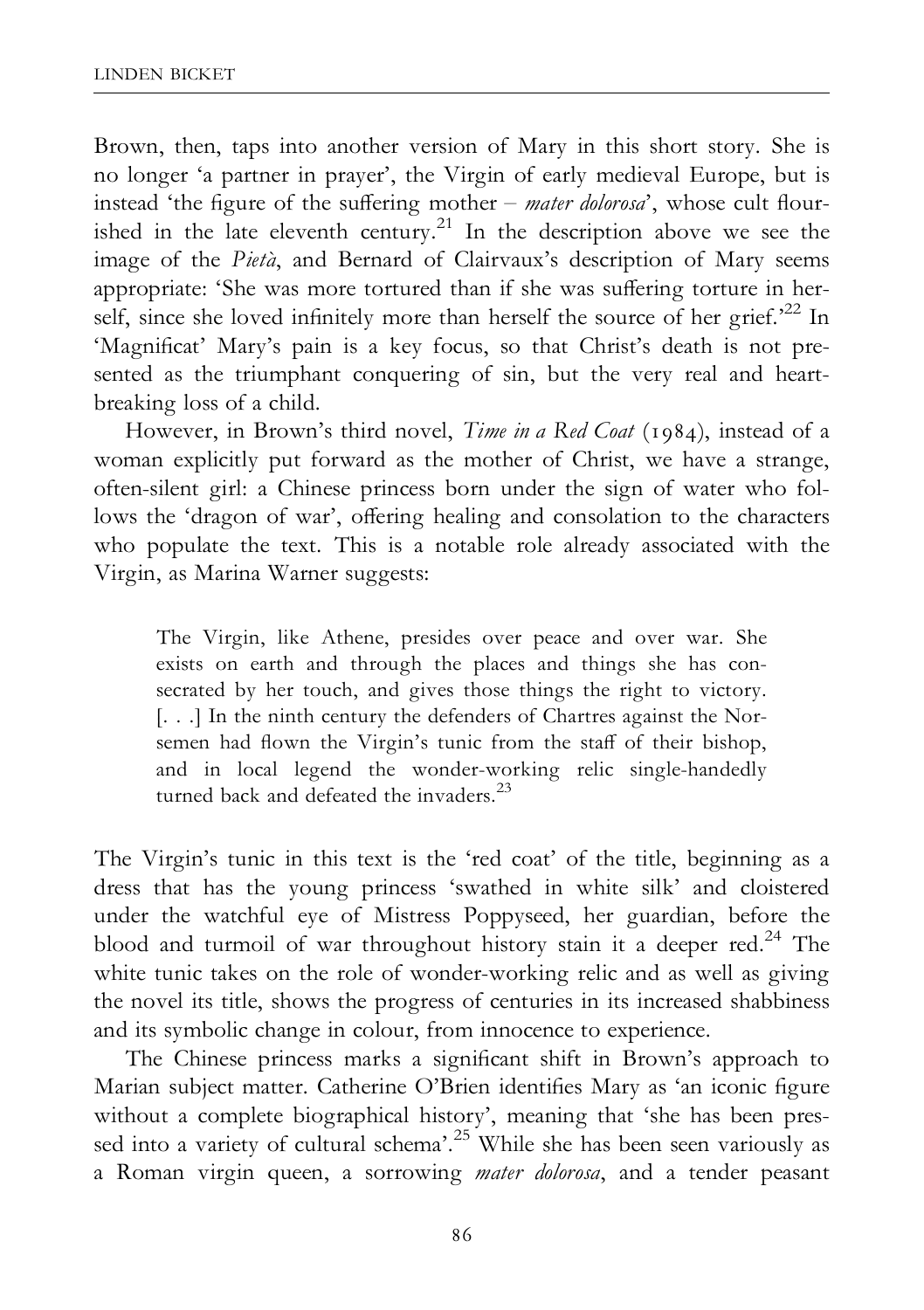mother by Brown, he also 'encultures' her as the Catholic Church has (traditionally by missionaries and priests), so that is she is subtly woven into the very fabric of culture and takes on the attributes and features of her new locality.

Baker argues that to read the novel as a Christian allegory would be 'reductive', and while he nods to Brown's claim in the novel that the Mass is 'so perdurable that the world-girding fire or flood was nothing in comparison' (p.178), he claims that Christian symbolism comprises 'only brief elements in a complicated narrative'.<sup>26</sup> He acknowledges Schoene's claim that, in the novel,  $[...]$  it is young people of the next generation who, self-confidently brushing aside the bleak disillusion of old age, make sure that communal life will continue and repeat itself', but neither critic looks closely at children and their sense of perception in the text.<sup>27</sup> It is children (as in so much of Brown's work) who recognise something spiritual in the princess. It is adults who drastically misread her:

'Here's an angel coming,' said the child.

A young woman was coming up between the ¢elds, in a gown that had lately been white, but now the dusts and flower-juices of a hundred miles had stained it. Birds had passed over it. Thorns had torn it here and there.

'Angel!' said the woman. 'I'll give you angel. Bring the other bucket here. The only angel that'll be coming to this village soon will be the Angel of Death, and it looks to me  $he'll$  get a good harvest, at least. You listen to too many stories. The only angels are over there painted on the walls of the church.' (pp.24-5)

The woman's reproach betrays her failure to see the possibility of divine presence manifested on earth. Her religious view is limited  $-$  the painted angels that she sees on the church walls are meant to be a reminder of religious beauty  $-$  not the one and only source of it. The young 'simpleton' Saul of Brown's early play Our Lady of the Fishing Boats sees angels, while the play's older fishermen see snowflakes: in this novel the child sees an angel while her mother grimly predicts the oncoming threat of war and death. Again Warner has noted the European basis for such visionary qualities:

As the idea of the innocence of childhood grew up in Europe, the Virgin's youth became the visible sign of her purity, and her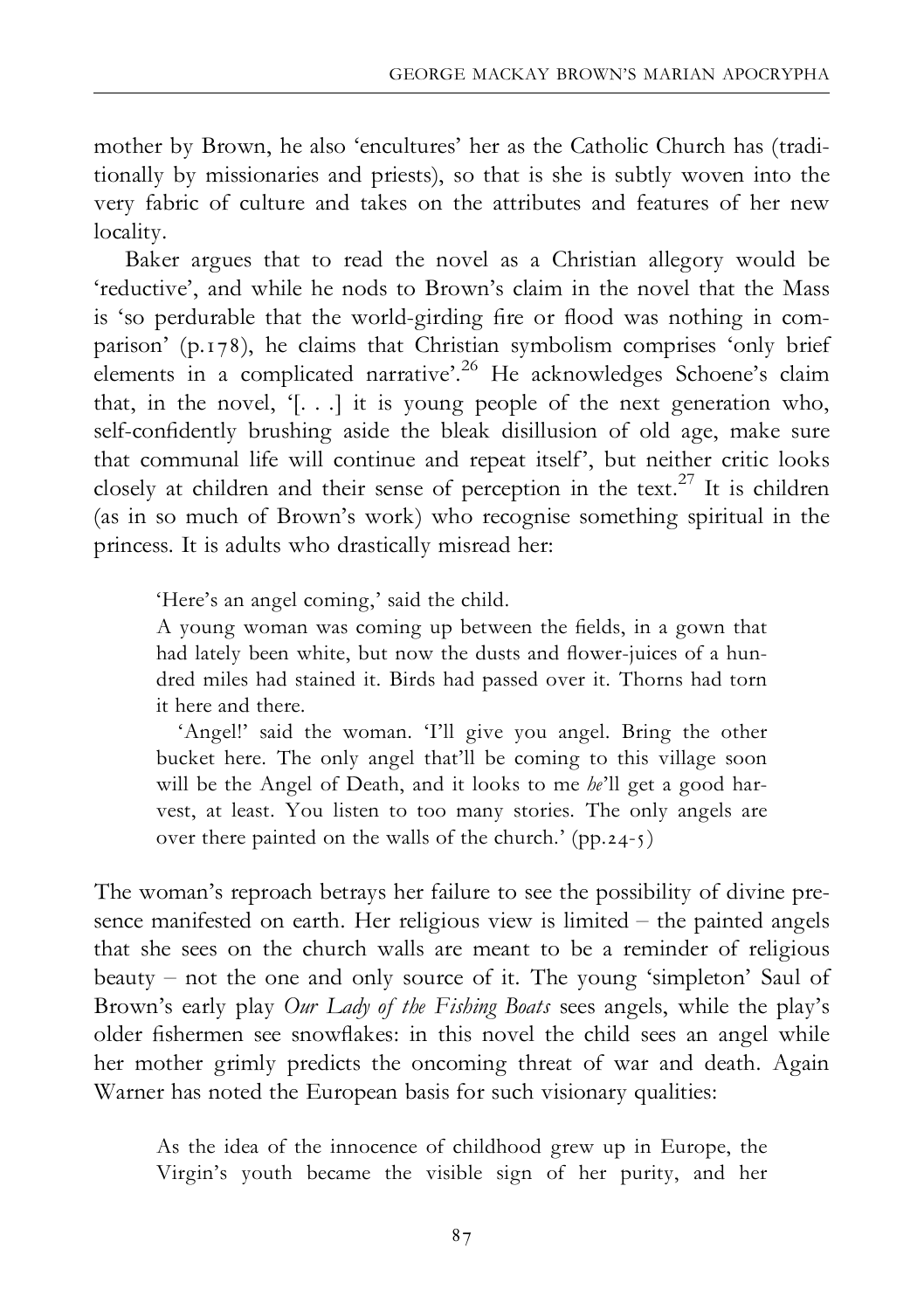visionaries were often children themselves, particularly in nineteenth-century France, where a sentimental view of both children and religion was rampant.<sup>28</sup>

Brown knowingly taps into this idea and admitted, as Baker acknowledges, that the role of children in *Time in a Red Coat* is to make 'a pure sweet promise that indeed all shall be well'.<sup>29</sup> The princess recognises the connection between the purity of childhood that Brown foregrounds in the text and children's untarnished vision of her, when she says, dreamily, 'There's always a child. In every winter place, a child. In every broken and burnt place. They come, they drink round me like spring butterflies. I don't know why that should be. It happens.' (p.108). Even descriptions of the young princess's face and clothing mirror the recorded experiences of child visionaries and saints. Before the princess sets out on her quest to slay the dragon of war, she sits, captured in Mistress Poppyseed's house: 'At first glance, it could have been an ivory doll sitting erect in the tall chair, a doll swathed in white silk and carefully carved from ivory by a master. Then the doll gave a yawn, and it was a girl.' (p.16). St Teresa of Avila claimed that on the Feast of the Assumption she received a vision of the Virgin, who cloaked her 'in a great white robe of shimmering light'.<sup>30</sup> She continued:

Even though I could not make out many details, I could see that the beauty of our Lady was extraordinary. I was able to perceive the general form of her face and the amazing splendour of her garment. It was not a blinding white but rather a soft luminosity. [. . .] Our Lady appeared to me as a very young girl. $31$ 

It is possible that this renowned saint's vision influenced the depiction of Brown's heroine, who is surrounded by descriptions of dreaming and visions throughout the novel, including: 'It was all like a beautiful dream' and 'To many she seemed the image of some girl they had admired or even been in love with, long ago, a thousand miles away [. . .] or a marvellous figure that entered their dreams sometimes, so beautiful and good that they awoke resentful of the grey light of morning' (pp.79;94). The girl becomes the Madonna of the rosary in these mystical and visionary descriptions, offering salvation and protection. The rosary's mystic origins have been attributed to the vision of St Dominic during the Cathar wars: Dominic claiming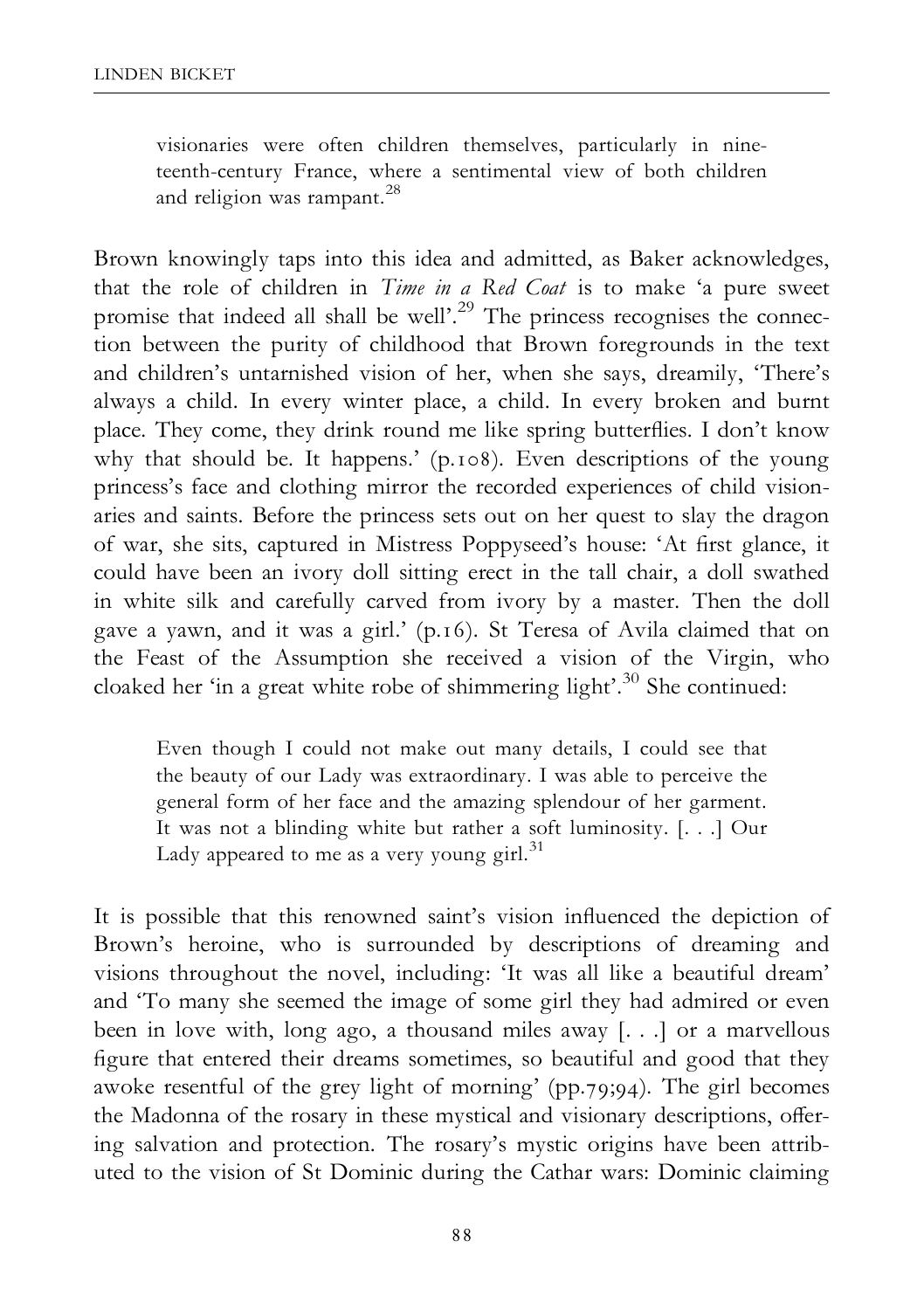to have been given the rosary by Mary so that humanity could use it to implore her for aid.32 Thus, she is intimately connected with protection in times of war and instability. Sarah Jane Boss identifies that 'promotion of the rosary has come to be a mainstay of devotions associated with modern Marian apparitions', while Trevor Johnson writes that the Madonna of the rosary 'was figurehead of the militant (and militaristic) Counter-Reformation'.<sup>33</sup> Notably, during the travels of Brown's heroine, she finds herself in a Germanic-sounding countryside, where churches have been burnt to the ground and a blacksmith's wife tells her: 'Fat Luther and the fat Pope, they're not getting on with each other, that's what it's all about as far as I can gather  $\ldots$  ' (p.83).

While Brian and Rowena Murray's idea that 'the heroine is not celebrating war, but takes the wider view, noting all the damage to people, property and values' is a legitimate and factually accurate one, it does not note that Brown shapes his princess in the image of the Madonna of the rosary, who appears to people as though a dream.34 This strange girl can be read convincingly as a religious vision in the novel, as well as a character informed by fairy tale and myth, and, like visions of the Madonna of the rosary, she represents the victory of Christian belief over falsely-improving notions of 'progress' through bloodshed. The girl explicitly rejects the myth of progress from the offset. At the beginning of the tale she is to marry Mr Tengis, who has bene¢ted from war (Mistress Poppyseed tells her, 'Isn't it wonderful?  $- Mr$  Tengis began as a baker of pies and got on so well that he now owns the whole village') but she escapes to stalk the dragon of war, to appear in troubled places, and to offer protection in the manner of Christ's mother (p.19).

As well as physical descriptions of the princess, she is moreover surrounded by mariological symbolism. At her birth, the Palace Masquer announces, 'The child has come to us in the sign of water. She will be a water princess.' (p.14). Schoene notes the clear Christian association here and argues that 'Brown makes water, often referred to as the source of all life on earth, assume the role of redeemer in his story of suffering and violence', and he claims:

our 'water princess', all dressed in white, is represented by the fish, a traditional symbol of Christianity. She is everyman featuring as main protagonist in a universal narrative in which the whole story is to resolve itself once and for all.<sup>35</sup>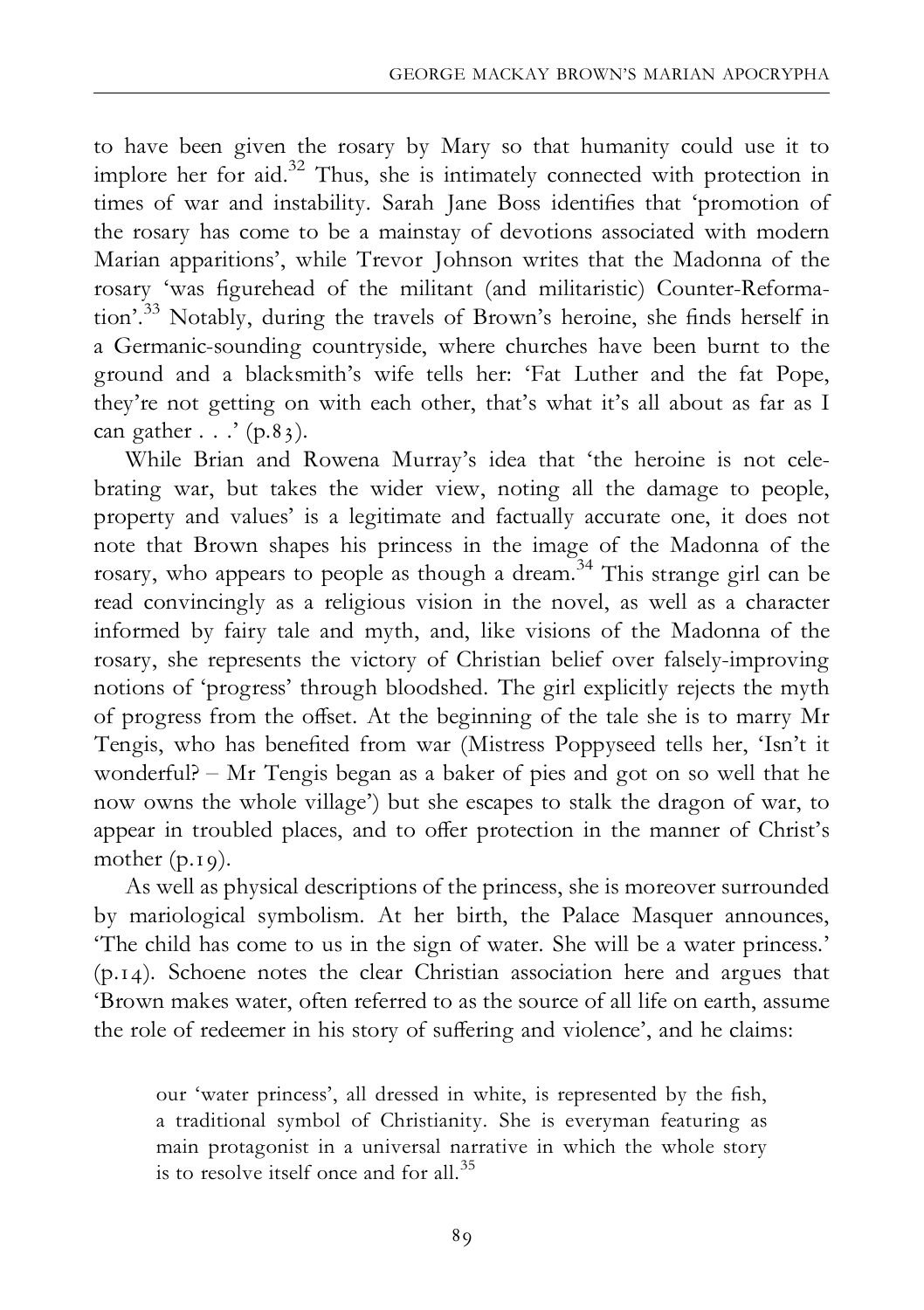But is water really the story's major 'redeemer'? Water functions mainly as the richly descriptive iconography of the princess, who is no 'everyman' but a Marian construct. Water is also of course primarily an image of nourishment and, under a Christian lens, grace. It is the symbol of the sacrament of baptism and of Mary herself, whom Warner calls, 'the eternal mistress of the waters'.36 Perhaps, instead of representing, 'an anonymous symbolic figure of mythic extraction, embodying The Redeemer for the whole of mankind', Brown's heroine represents, as in his unpublished play and short story, the mother of this Redeemer.<sup>37</sup> She is a mediating maternal focus for the war-weary inhabitants of the continents through which she travels.

The role of mediatrix and mother is most clearly displayed in chapter five, 'The Inn'; this is a key stage in the heroine's development within the novel, where she becomes less the angelic child and more the image of a consoling mother. Baker identifies Brown's heroine as being subject to several different interpretations at this point in the text: 'she is Mitzi, the inn-keeper's dead wife; she is the snow princess of a child's fairy tale; she is a ghost; she is an external observer of events.<sup>38</sup> However, her character is also conflated with images of the mother of God. Critics have been slow to respond to the explicit references to Mary in this chapter, where the grief-stricken innkeeper's thoughts are focalised for the reader. When he awakes from sleep:

Through the window, six opaque green whorls in an oak frame, an unearthly light was flooding into the inn, as if it was sunk in the sea. He squinnied at the icon on the wall, the Blessed Virgin and the Child. So: an inn too, an inn in midwinter, and in a crib in that inn had begun the true history of man, after the false start in Eden. Yes, with that sleeping infant the world had woken to full knowledge of itself. There, on the Virgin's arm, silent, reposed The Word that was to flood the whole universe with meaning.  $(pp.47-8)$ 

This chapter is hallucinatory: the inn-keeper confuses his grandchild for his dead wife, his thoughts wander to other wars and his memories swarm into the text so that the reader cannot be certain that the focalised narration is reliable. It is certainly less than lucid and the watery image of the Virgin serves to heighten the dreamlike atmosphere, where liminality and uncertainty is everything. The inn is even built at the foot of crossroads, perhaps reminding us of Mary's weeping at the foot of the cross. This icon, though,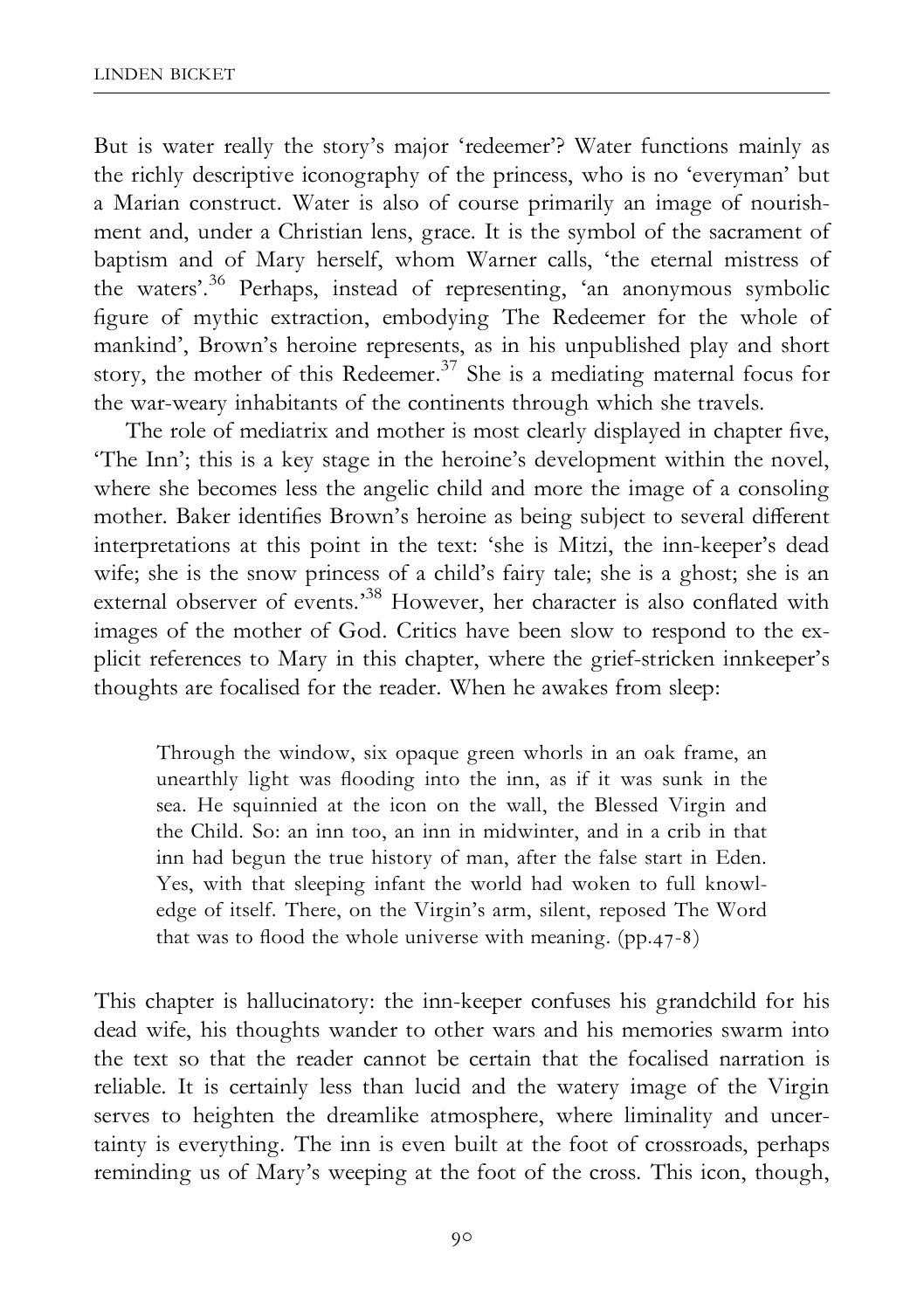is deeply significant and no mere scenic backdrop or cursory detail for traditionally '[a] sacred image [is] not an illusion but the possessor of reality itself, and the beneficent forces that flow through icons and relics of a holy personage like the Virgin bring them to life'.<sup>39</sup> It is no surprise, then, that the princess appears shortly after the innkeeper studies the icon of the Virgin and Child. Before this, though, his musings travel back to the story of the nativity. He becomes for a while the inn-keeper who greets Mary and Joseph and 'he saw with a start that the girl was with child, and far gone too, so far indeed that the event was imminent; a first low sweet moan was on her lips. The purity of the girl's face touched him, as he held the lantern high . . .' (p.48). Through the icon, the nativity is really made present for the man, so that he becomes, momentarily, the innkeeper who is present just before the birth of Christ. Mary becomes the 'tremulous girl' in this description, to whom he says, consolingly: 'There, my dear, it'll soon be all over. Then think how happy you'll be with the little new-born one in your arms.' (p.19). Notably, these words are almost identical to those of old Willag's, in Our Lady of the Fishing Boats, written around twenty years previously.

Narrative voice cuts through the imaginings of the man where we are told, 'Our old inn-keeper thought all these thoughts, as he looked at the icon on the wall, in the green underseas glow of deepest winter flooding through his six whorled panes.' (p.49). Warner reminds us that, '[t]he Virgin's help has long been sought through relics and images' and that '[t]he dynamic holiness of icons and relics did not just stir the soul to contemplation of higher things' but 'also physically communicated the properties of their subject or owner. Images were alive, and so they could breathe life into the dying.<sup>40</sup> At this point in the text the old man finishes contemplating the icon and though he has indeed been thinking of higher things, the girl soon appears and in effect saves him, and his granddaughter. The child who (of course) possesses untarnished spiritual vision, gives 'a cry like a little bell'  $(p, 51)$  and offers the princess a bed, while the old man remains unsure of her. Several references are made to her white gown, the effective battle talisman of the text, which may remind us of the Virgin's relics (including, according to tradition, the tunic she wore during the Annunciation, which, as with saints' relics, would have been holy by virtue of its coming into physical contact with the Virgin).

When asked what brings her to an inn in the middle of winter, during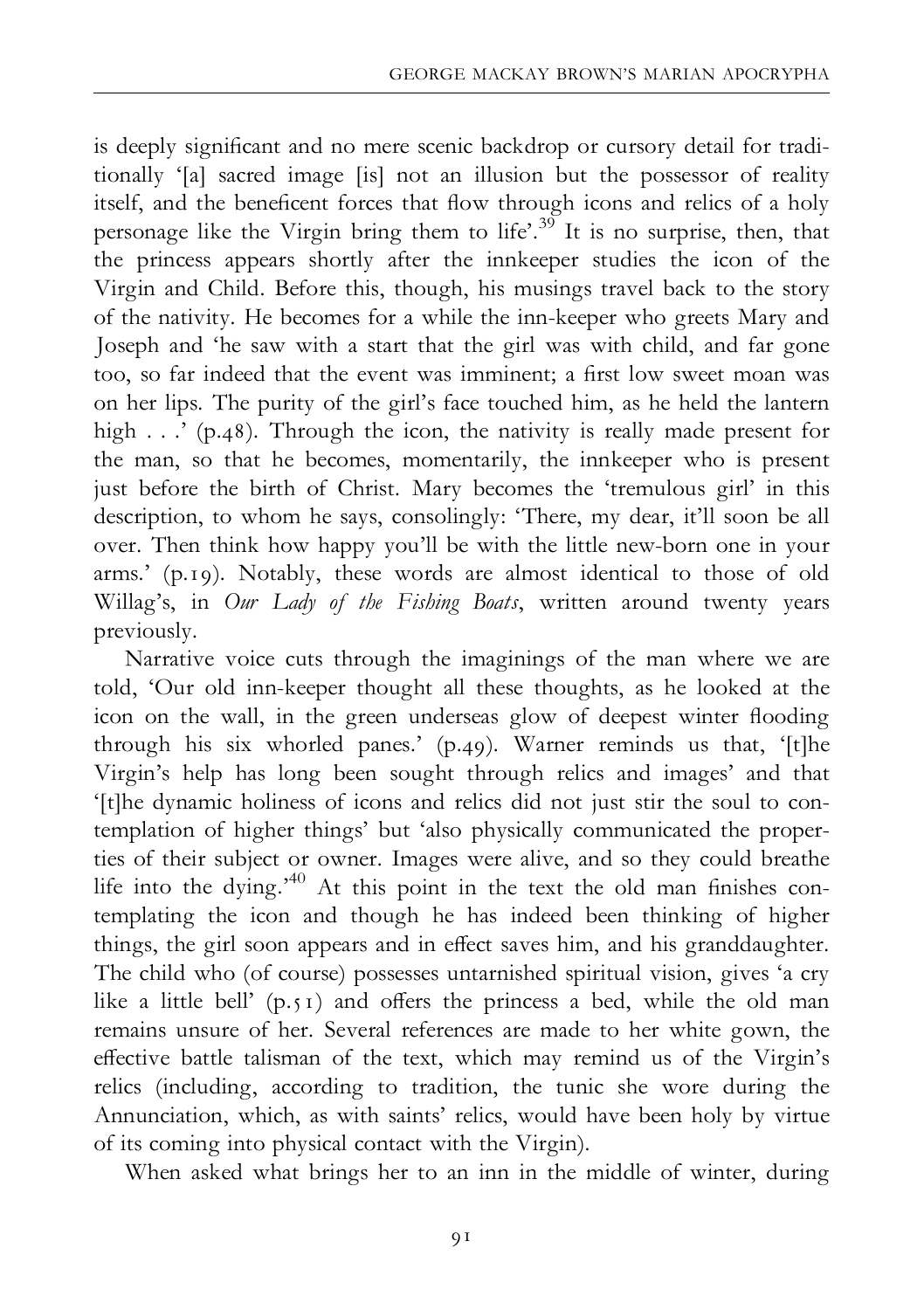'[t]errible times. Bandits and cut-throats everywhere', the princess reiterates her mission: 'The girl said wearily, "To kill the Dragon."' (p.52). The dust jacket of the novel's 1991 reprint explains succinctly that the task of the girl is 'to slay the burgeoning dragon of war before it destroys the world that she loves [. . .]', but to date critical reception of the novel has rather taken this for granted.<sup>41</sup> Critics have noted neither the connection with Brown's 1971 poetry collection, Fishermen with Ploughs, which is based on the premise of a ninth-century Norwegian tribe fleeing 'starvation, pestilence, turbulent neighbours (what the poet calls, in the shorthand of myth, the Dragon)',<sup>42</sup> nor the novel's connection with the Book of Revelation, where 'a great red dragon, having seven heads and ten horns' (Rev. 12:3) attacks a woman, often read as Mary herself, or a Marian figure.

In Revelation, amid scenes of chaos, darkness and turmoil, John the Apostle, traditionally identified by the Church as the author, tells us:

And there appeared a great wonder in heaven; a woman clothed with the sun, and the moon under her feet, and upon her head a crown of twelve stars:

And she being with child cried, travailing in birth, and pained to be delivered.

And there appeared another wonder in heaven; and behold a great red dragon, having seven heads and ten horns, and seven crowns upon his heads.

And his tail drew the third part of the stars of heaven, and did cast them to the earth: and the dragon stood before the woman which was ready to be delivered, for to devour her child as it was born.

And she brought forth a man child, who was to rule all nations with a rod of iron: and her child was caught up unto God, and to his throne.

And the woman fled into the wilderness  $\dots$  (Rev. 12: 1-6)

Of course, the princess of Time in a Red Coat is born at the start of the novel ^ not her son, but she too is born after 'a long labour, full of pain' that mirrors these scriptural pangs of childbirth (p.11). She also utters 'after a silence, one thin lost cry' and as we have seen, she too is a Marian figure, like the woman combating the dragon of Revelation (p.13). Revelation tells us: 'when the dragon saw that he was cast unto the earth, he persecuted the woman which brought forth the man child. And to the woman were given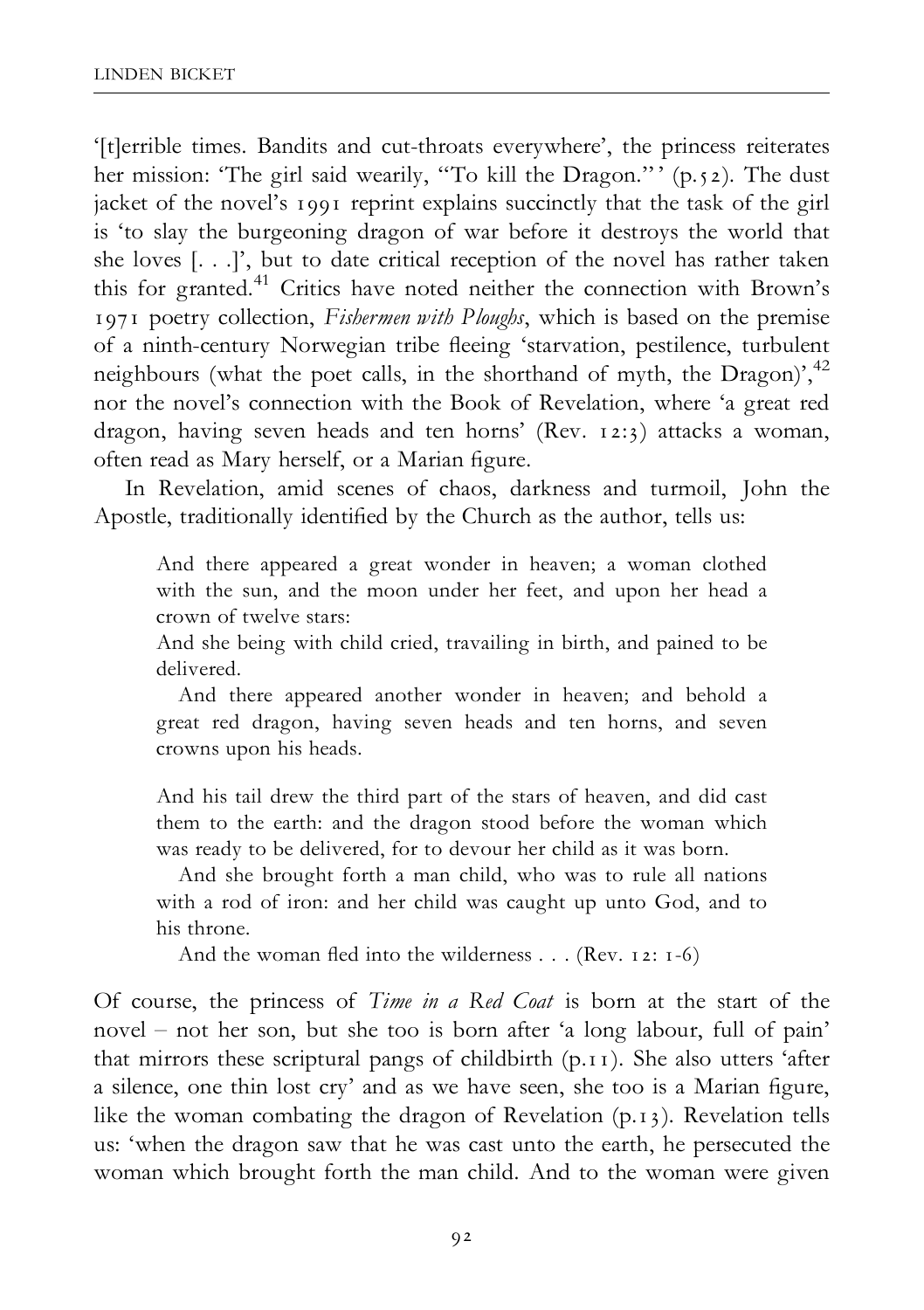two wings of a great eagle, that she might fly into the wilderness' (Rev. 12:  $13-14$ ). Brown's novel relays that at the birth of the princess, 'Very far off, an eagle (a throbbing needle point) rose above the mountains and wheeled north, and soon was nothingness in the veils of mist.' (p.2). This first chapter closes dramatically: 'Hooves splashed through the goldfish ponds. Scent of trodden roses was everywhere. Hooves broke the branches. Hooves reared against the first stars.'  $(p.15)$ . The four references to hooves point to the four horsemen of the Apocalypse in Revelation and signal the destruction to come. Indeed, the last sentence of this chapter tells us, 'It is now the time of the dragon.' (p.15).

The language, texture and imagery of Revelation continue to underpin the novel throughout. Where Revelation relates, 'the serpent cast out of his mouth water as a flood after the woman, that he might cause her to be carried away of the flood' (Rev. 12:15), in Brown's novel we see the princess almost submerged and drowned in chapter four, 'River', where a soldier's corpse collides with her small boat. When asked by her ferryman where she is going, the girl replies, 'to the war and the wounds'  $(p,37)$ , while in Revelation we are told, 'the dragon was wroth with the woman, and went to make war with the remnant of her seed' (Rev. 12: 17). Brown uses the imagery and character of Revelation to underline his novel about war and to reinforce the Marian aspects of his heroine, but perhaps he suggests more broadly that a loss of faith in the consolation that the Virgin can offer may bring about wider sorrow. Indeed, arguably, the loss of Marian veneration and a lack of recognition of its beauty are more serious and even demonic, as signalled by the dragon.

This novel is ultimately the high point of Brown's Marian oeuvre, most of which is, ironically, 'apocryphal'  $-$  like many of the early legends of the Virgin herself. Critical opinion has expressed dissatisfaction with a Catholic reading of the novel, and, as has been noted, has even seen this type of analysis as reductive. Taken as a whole, Brown's unpublished poetry, play and short story all feed into the depiction of the princess in Time in a Red Coat. His apocryphal works on Mary, particularly his play, are perhaps early structuring devices in which Brown can test out the recurrent imagery and depiction of the Virgin. They are windows into Brown's creative process  $$ one rich with symbolism and a long historical legacy of Marian devotion. Trevor Johnson argues that 'Mary's regal status can [. . .] be read as a sign of her supereminent position among the saints of the Church  $-$  a position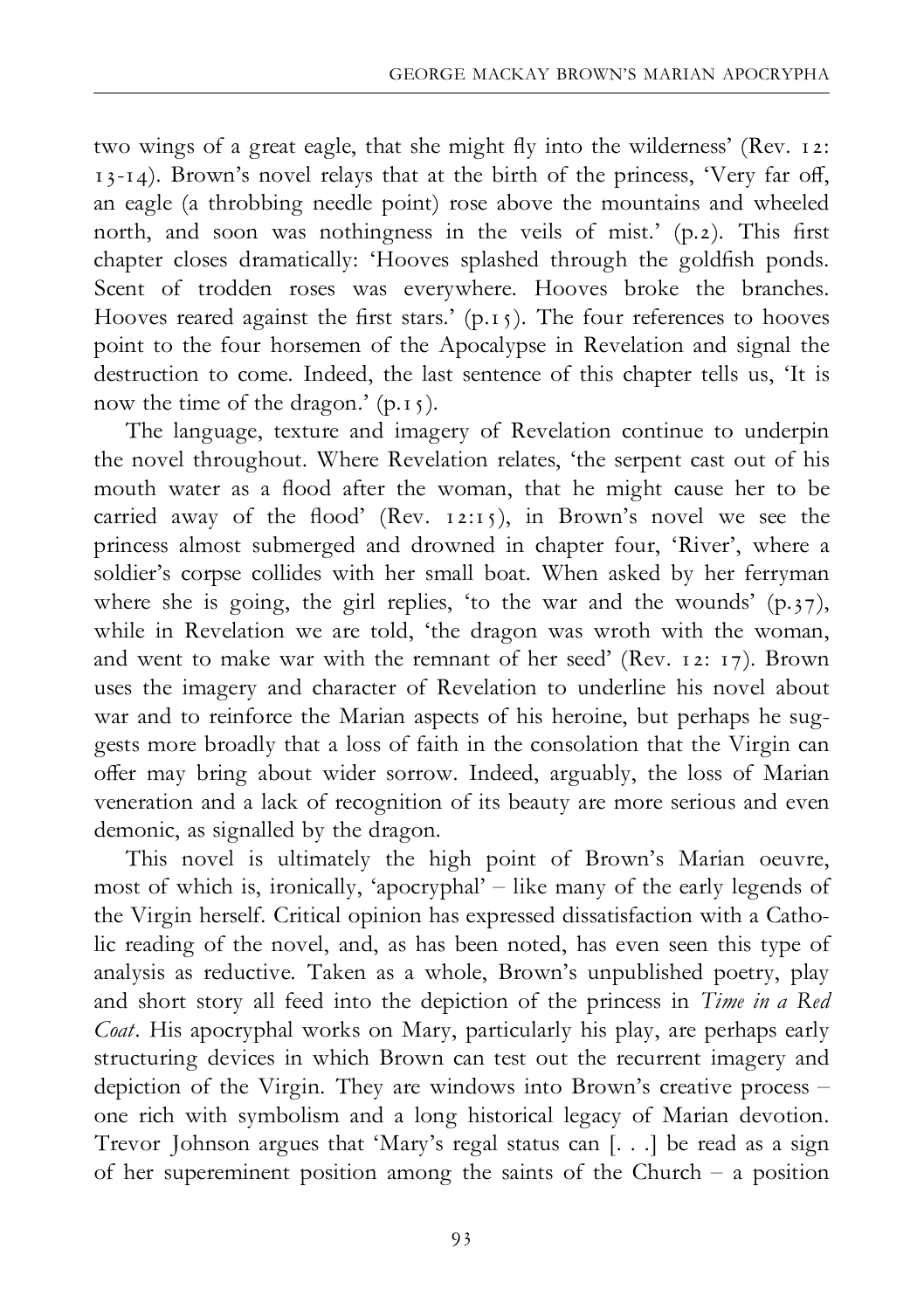of such central importance that she [holds] the office of highest authority after that of Christ.<sup>43</sup> Brown affords her this authority, even in her most humble and vernacular depictions.

## **Notes**

- 1 George Mackay Brown, Greenvoe (New York: Harcourt Brace Jovanovich, 1972), pp.143-4.
- 2 Mention of Mary is mostly confined to the Gospel of St Luke, where she speaks four times.
- 3 Timothy C. Baker, George Mackay Brown and the Philosophy of Community (Edinburgh: Edinburgh University Press, 2009), p.96.
- 4 Roderick Dunnett, 'George Mackay Brown at Seventy', Poetry Now Review, 18.3  $(1992): 7-8 (p.7).$
- 5 'George Mackay Brown: A Literary Executor's Archive' was a project based at the University of Glasgow and funded by a British Academy Small Grant. The PI for this project was Dr Kirsteen McCue and the RA was Dr Linden Bicket. In October 2011 the Research Assistant spent six weeks in Orkney in order to collate and catalogue the first single collection of Brown's manuscripts for Orkney Library and Archive. A full catalogue for the new collection can be found at  $\langle www.$ orkneylibrary.org.uk/html archive.htm>. More details about the project can be found at  $\langle$ www.gla.ac.uk/schools/ critical/research/fundedresearchprojects/georgemackaybrownproject/>.
- 6 Mark A. Hall, 'Wo/men only? Marian devotion in medieval Perth', in The Cult of Saints and the Virgin Mary in Medieval Scotland, ed. by Steve Boardman and Eila Williamson (Woodbridge: Boydell Press, 2009), pp.105-24 (p.124).
- 7 'Iconography' is used in this essay to refer to the recurrent religious imagery, symbolism and motifs, in art and printed text, which refer to the Virgin Mary.
- 8 Jocelyn Rendall, Steering the Stone Ships: The Story of Orkney Kirks and People (Edinburgh: Saint Andrew Press, 2009), p.46.
- 9 Anonymous, 'New Year's Song', in An Anthology of Orkney Verse, ed. by Ernest Marwick (Kirkwall: W. R. Mackintosh, 1949), p.47.
- 10 Ibid, p.45, p.46. Some verses of the folk song seem once to have belonged to a ballad about Henry II and his mistress and some of the lexicon is Middle English, rather than Norse. In An Orkney Tapestry Brown also reproduces a protective poem 'uttered in the north three and a half centuries after the Reformation' in which children were committed to the care of the Virgin Mary on Helya's Night, the twentieth of December. The short poem ends: 'Mary Midder, had de haund / Roond da infants o' oor laund'. An Orkney Tapestry (London: Victor Gollancz Ltd., 1972), p.127.
- 11 Brown,  $An$  Orkney Tapestry, p.130.

13 Maurice Vloberg, 'The Iconographic Types of the Virgin in Western Art', in Mary: The Complete Resource, ed. by Sarah Jane Boss (London and New York: Continuum, 2007), pp.537-85 (p.550).

<sup>12</sup> Ibid., pp.131-2.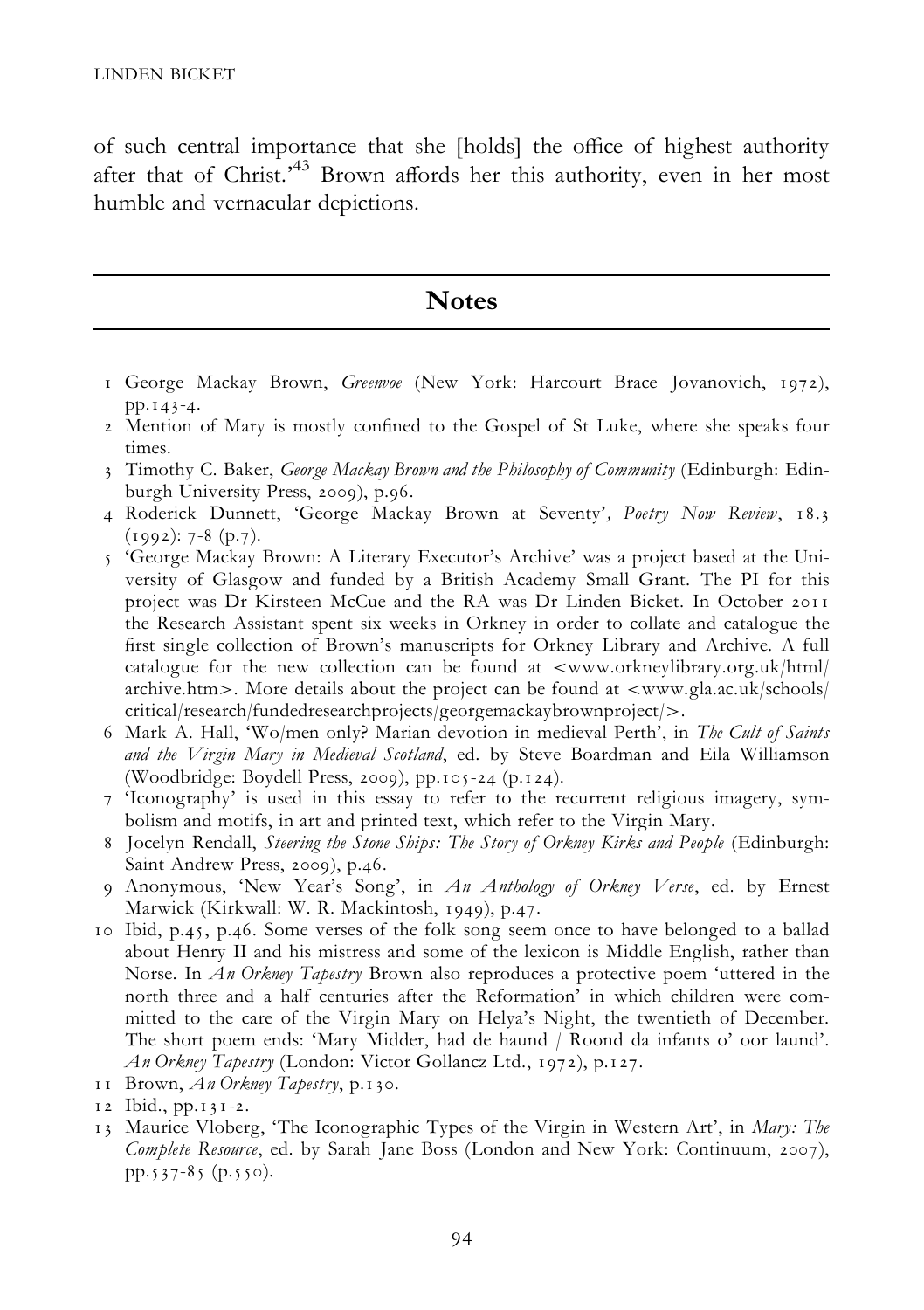- 14 Brown,  $An$  Orkney Tapestry, p.35.
- 15 George Weigel, Letters to a Young Catholic (Hertfordshire: Gracewing, 2004), p.36.
- 16 Brown,  $An$  Orkney Tapestry, p.38.
- 17 Catherine O'Brien, 'Mary in Modern European Literature', in Boss, pp.521-53 (p.529).
- 18 Alternative verses are included in NLS Acc. 4864.3. In these verses Mary's titles range from the ethereally beautiful 'Our Lady of Violets among Green and Gold' to the domestic 'Our Lady of Kirn and Rolling Pin'.
- 19 G. M. Brown, Our Lady of the Fishing Boats (1964), two manuscripts (MS 1 and MS 2), NLS Acc.4864.9.
- 20 George Mackay Brown, 'Magni¢cat' (June/July 1994), ms, Orkney Library and Archive  $D_1$  24/18/2/6.
- 21 Miri Rubin, *Mother of God: A History of the Virgin Mary* (London: Penguin Books, 2009), p.109.
- 22 Bernard of Clairvaux, quoted in Eva De Visscher, 'Marian Devotion in the Latin West in the Later Middle Ages', in Boss, pp.177-201 (p.183).
- 23 Marina Warner, Alone of All Her Sex: the Myth and Cult of the Virgin Mary (London: Pan Books, 1985), p.304.
- 24 George Mackay Brown, Time in a Red Coat (London: Grafton Books, 1991/1984), p.16. All subsequent references to this text will appear parenthetically in the essay.
- 25 O'Brien, p.521.
- 26 Baker, The Philosophy of Community, p.101.
- 27 Berthold Schoene, The Making of Orcadia: Narrative Identity in the Prose Work of George Mackay Brown (Frankfurt: Peter Lang, 1995), p.251.
- 28 Warner, Alone of All Her Sex, p.302.
- 29 Brown, quoted in George Mackay Brown and the Philosophy of Community, p.98. This echoes a phrase that Brown was fond of quoting: 'All shall be well and all shall be well and all manner of things shall be well.' Julian of Norwich, the fourteenth century mystic, claimed that these were the words spoken to her by God during a vision.
- 30 Teresa of Avila, The Book of My Life, trans. by Mirabai Starr (Boston: New Seeds Books, 2007), p.267.
- 31 Ibid., p.268.
- 32 Miri Rubin notes: 'A devotion designed for religious women in German-speaking lands formed the basis of a new form: the rosary designed by a Carthusian monk, Dominic of Prussia (1384-1460), of the Charterhouse of Trier. In his rosary Mary's and Jesus' lives were intertwined. This new monastic devotion spread quickly to other houses of the Carthusian order throughout Europe.' cf. Mother of God: A History of the Virgin Mary, p.333.
- 33 Sarah Jane Boss, 'Telling the Beads: The Practice and Symbolism of the Rosary', in Boss pp.385-394 (p.391), and Trevor Johnson, 'Mary in Early Modern Europe', in Boss pp.363-384 (p.366).
- 34 Brian and Rowena Murray, Interrogation of Silence: The Writings of George Mackay Brown (London: John Murray, 2004), p.195.
- 35 Schoene, p.250, p.249.
- 36 Warner, p.262.
- 37 Schoene, p.254.
- 38 Baker, p.99.
- 39 Warner, p.292.
- 40 Ibid., p.293.